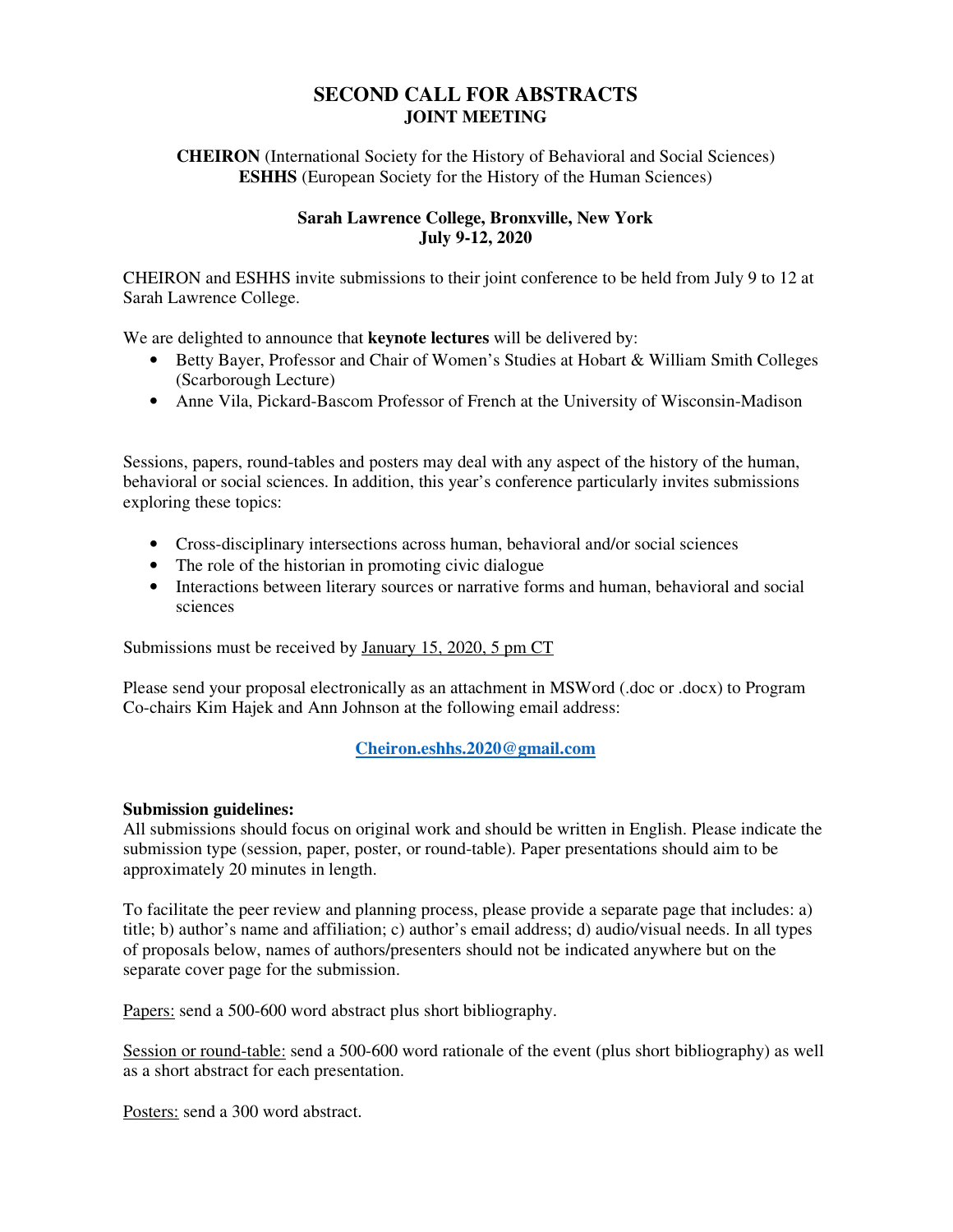Note on Language: We welcome papers presented in French or German; please indicate with your (English) abstract whether you would like to take this option, and the organizers will be in contact with you regarding linguistic support.

Notification of acceptance: will be sent by early March 2020.

If you are travelling intercontinentally and require earlier acceptance to arrange travel/leave from teaching, please indicate this at the same time as your submission.

#### **Host Institution:**

Sarah Lawrence College is a small liberal arts institution approximately half an hour outside of New York City. Founded as a women's college in 1926, with a unique pedagogy inspired by John Dewey's progressive educational philosophy, Sarah Lawrence is known today for its individualized approach to education, close student-faculty interaction, and interdisciplinary open curriculum. The wooded campus will provide a congenial setting for the joint Cheiron-ESHHS meeting, enhanced by the newly opened campus center with high quality presentation rooms adjacent to dining facilities and plentiful seating for informal gatherings outside the meeting rooms. Check out the Barbara Walters' Campus Center here: https://www.instagram.com/p/B4VjFGilphB/.

For questions about local arrangements, contact Sarah Lawrence College local host: Elizabeth Johnston ebj@sarahlawrence.edu.

### **Travel Stipends:**

A limited number of travel stipends will be available to students or scholars who present a paper of a poster and need economic support. We also encourage everyone to apply for support from their home institutions.

If you wish to be considered for a travel stipend, please apply by sending a **separate email***,* including the application form linked here (or found on the conference website), to the Program Cochairs:

http://www.bcp.psych.ualberta.ca/~mike/Cheiron/Conference20/Documents/20TravelStipend.docx

## **Young Scholar Award & Early Career Award:**

Young Scholar Award (Cheiron): Since 2008, Cheiron has awarded a prize for the best paper or symposium presentation by a young scholar. To be eligible for consideration, the young scholar must be the sole or first author on the paper and must be responsible for the bulk of the work of the paper. The young scholar must be a student currently or must have completed doctoral work not more than 5 years prior to the meeting.

About three weeks after the meeting, applicants for this award will submit a copy of the presented paper (rather than the abstract); it may include further, minor changes. Submissions go to the Cheiron Executive Officer, who sets the exact deadline, and the entries will be judged by members of the Program Committee and the Review Committee. The winner will receive a certificate from Cheiron and will be asked to submit the paper to the *Journal of the History of the Behavioral Sciences* within a reasonable period of time. The Award winner may ask Cheiron for assistance in preparing the paper for submission to JHBS. If the paper is accepted by JHBS for publication, the winner will receive a \$500 honorarium from the publisher, Wiley-Blackwell, in recognition of the Cheiron Young Scholar Award. Please note that the award committee may choose not to grant an award in any given year and that the honorarium depends on publication in JHBS, in addition to winning the Award.